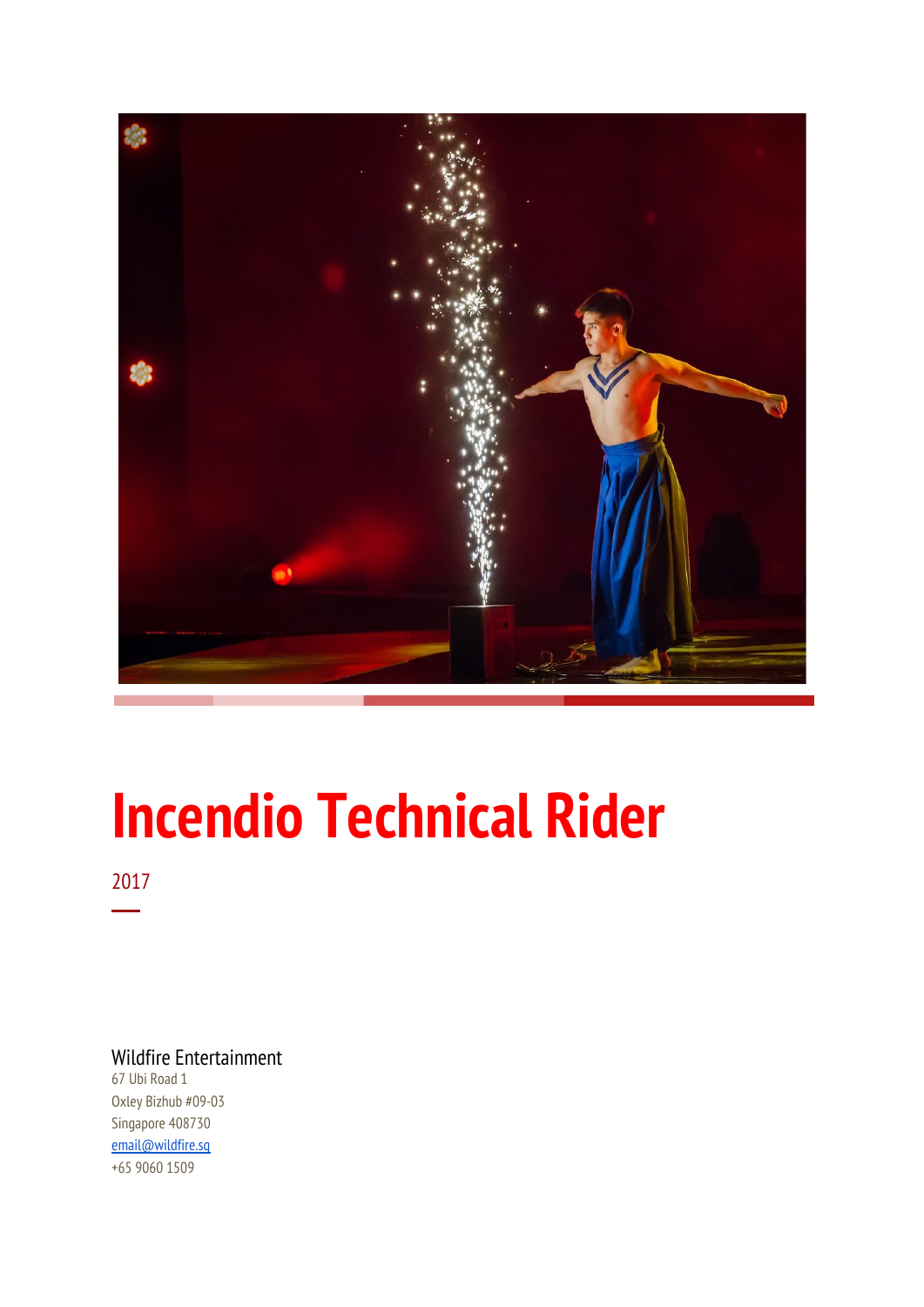### **Overview**

This technical rider lists all the requirements necessary for an Incendio performance. Should any concerns or queries regarding the requirements listed in this document arise, please contact Chelsea Curto (Account Manager) to discuss alternative solutions.

#### **ACCOUNT MANAGER**

Chelsea Curto

TEL: +65 9060 1509

EMAIL: [EMAIL@WILDFIRE.SG](mailto:EMAIL@WILDFIRE.SG) / [CHELSEA@WILDFIRE.SG](mailto:CHELSEA@WILDFIRE.SG)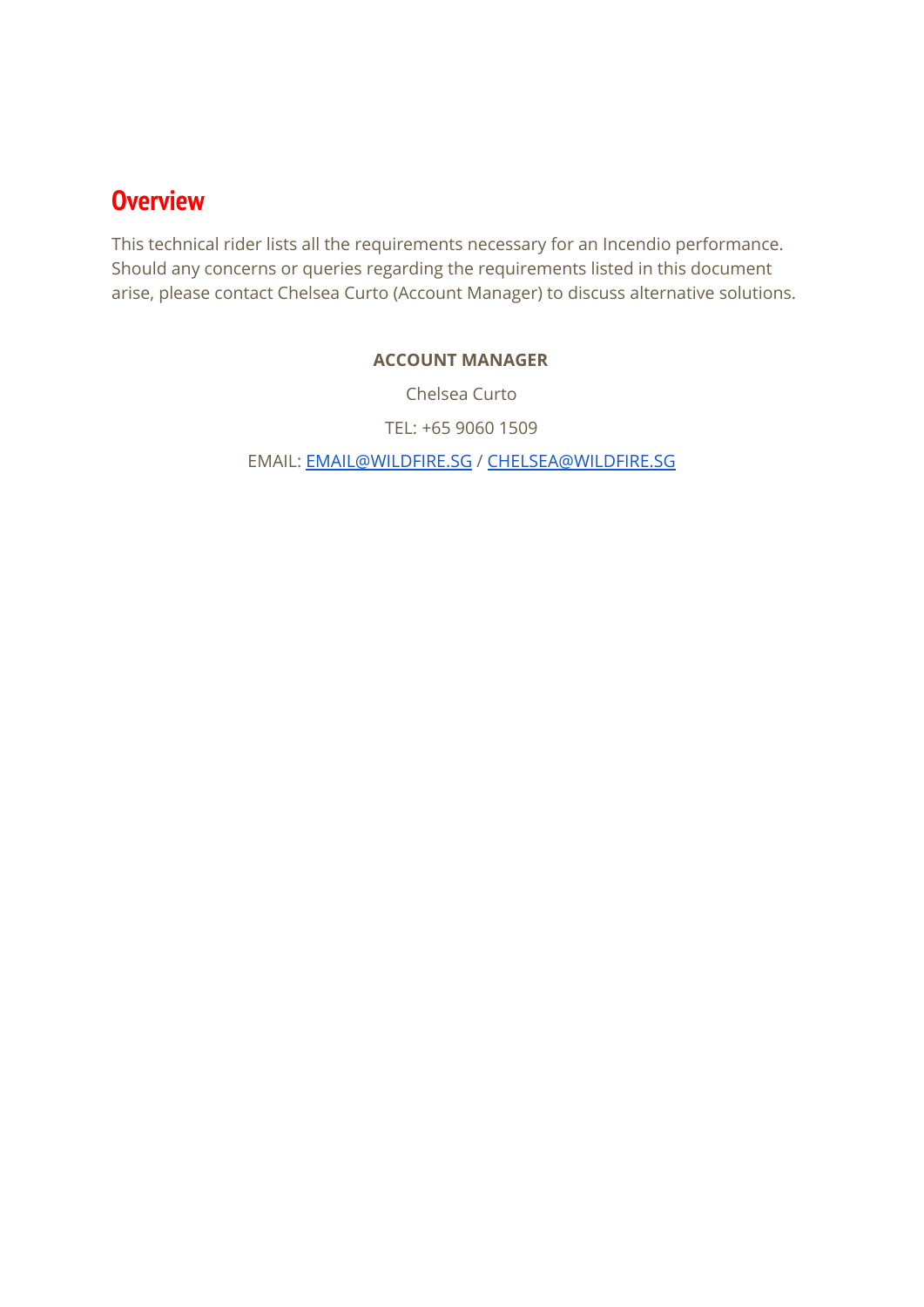## **Table of Contents**

| 1.   |  |
|------|--|
| 1.1. |  |
| 1.2. |  |
| 2.   |  |
| 2.1. |  |
| 3.   |  |
| 3.1. |  |
|      |  |
|      |  |
|      |  |
| 3.2. |  |
| 3.3. |  |
| 3.4. |  |
| 3.5. |  |

| 4.   |  |
|------|--|
| 4.1. |  |
| 4.2. |  |
| 4.3. |  |
|      |  |
|      |  |
|      |  |
|      |  |
| 4.4. |  |
|      |  |
|      |  |
|      |  |
| 4.5. |  |
| 4.6. |  |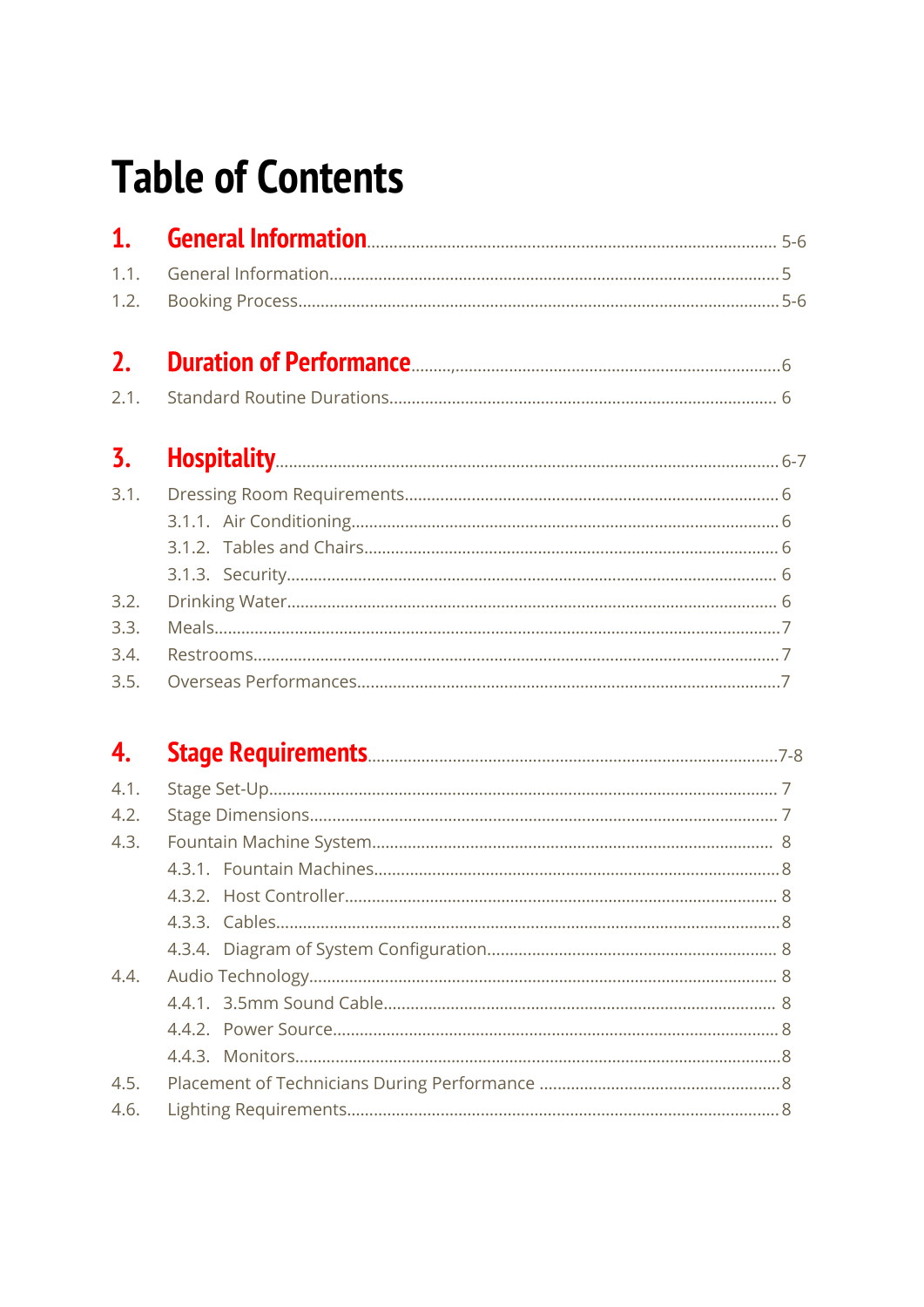| 5.2. |  |
|------|--|
|      |  |
|      |  |
|      |  |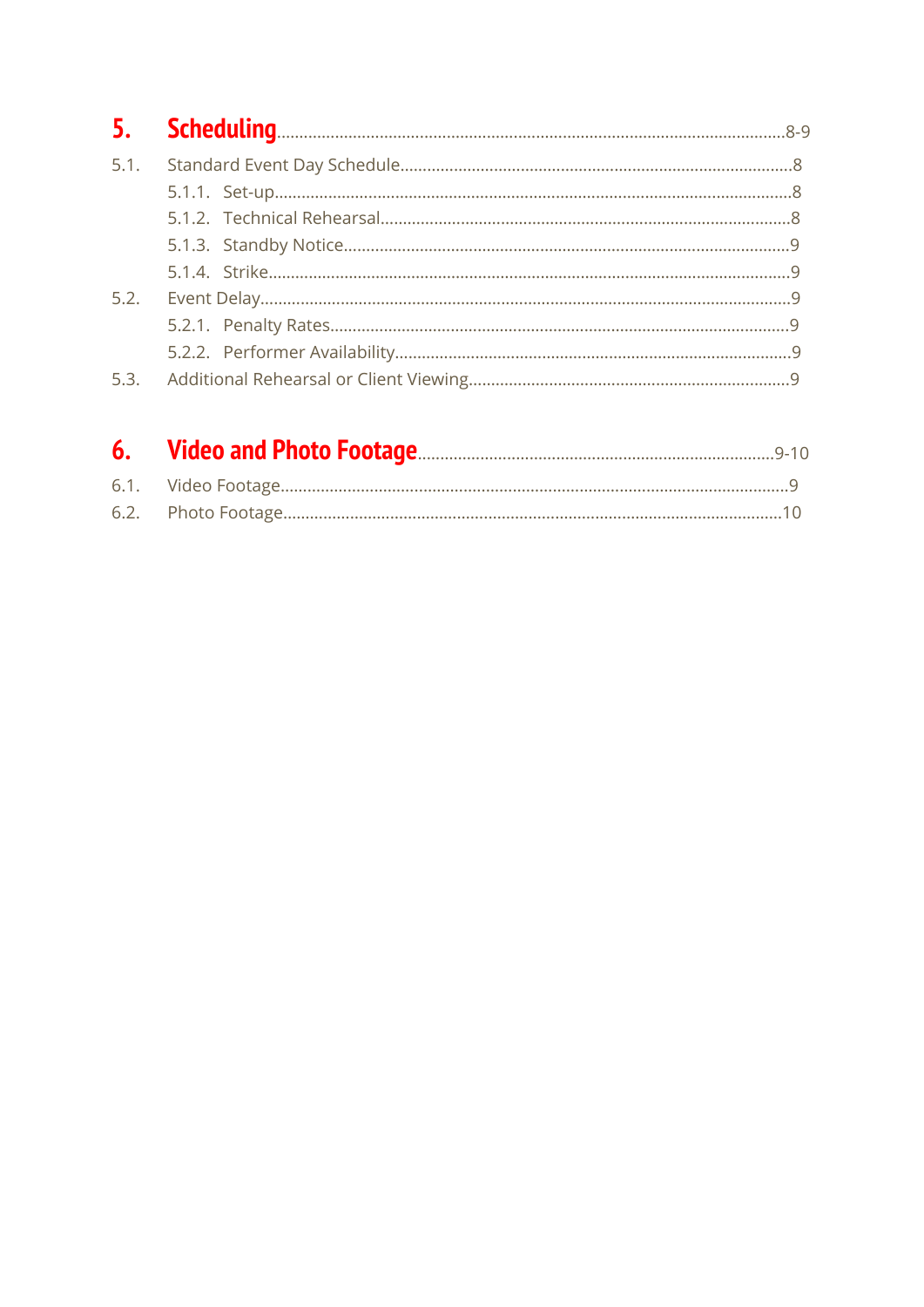## **1. General Information**

#### **1.1. General Information**

Incendio is a stage dance performance using a 100% safe, non-combustible, indoor, smokeless firework fountain simulator.

Videos of *Incendio* routines can be viewed at: <https://www.wildfire.sg/pyrotechnicfireworkdance>

#### **1.2. Booking Process**

#### Step A: Enquiry Process

In order to confirm a dance performance, an enquiry email shall be sent to [email@wildfire.sg](mailto:email@wildfire.sg) with the following details:

- Event Date
- Performance Timing
- Event Venue
- Choice of Routine
- Customisation Requests (if any)

#### **Step B: Quotation Sign-Off**

*Wildfire Entertainment* will send an official quotation for the performance to the client requiring official sign-off.

#### Step C: 50% Deposit Payment

Together with Step A, a 50% deposit payment shall be paid in order to secure the performance via:

- Cash or;
- Cheque addressed to "Wildfire Holdings Pte Ltd" or;
- Bank transfer to "Wildfire Holdings Pte Ltd"

Bank Name: DBS BANK Account number: 025- 902769-2 Account type: DBS Current Swift Code: DBSSSGSG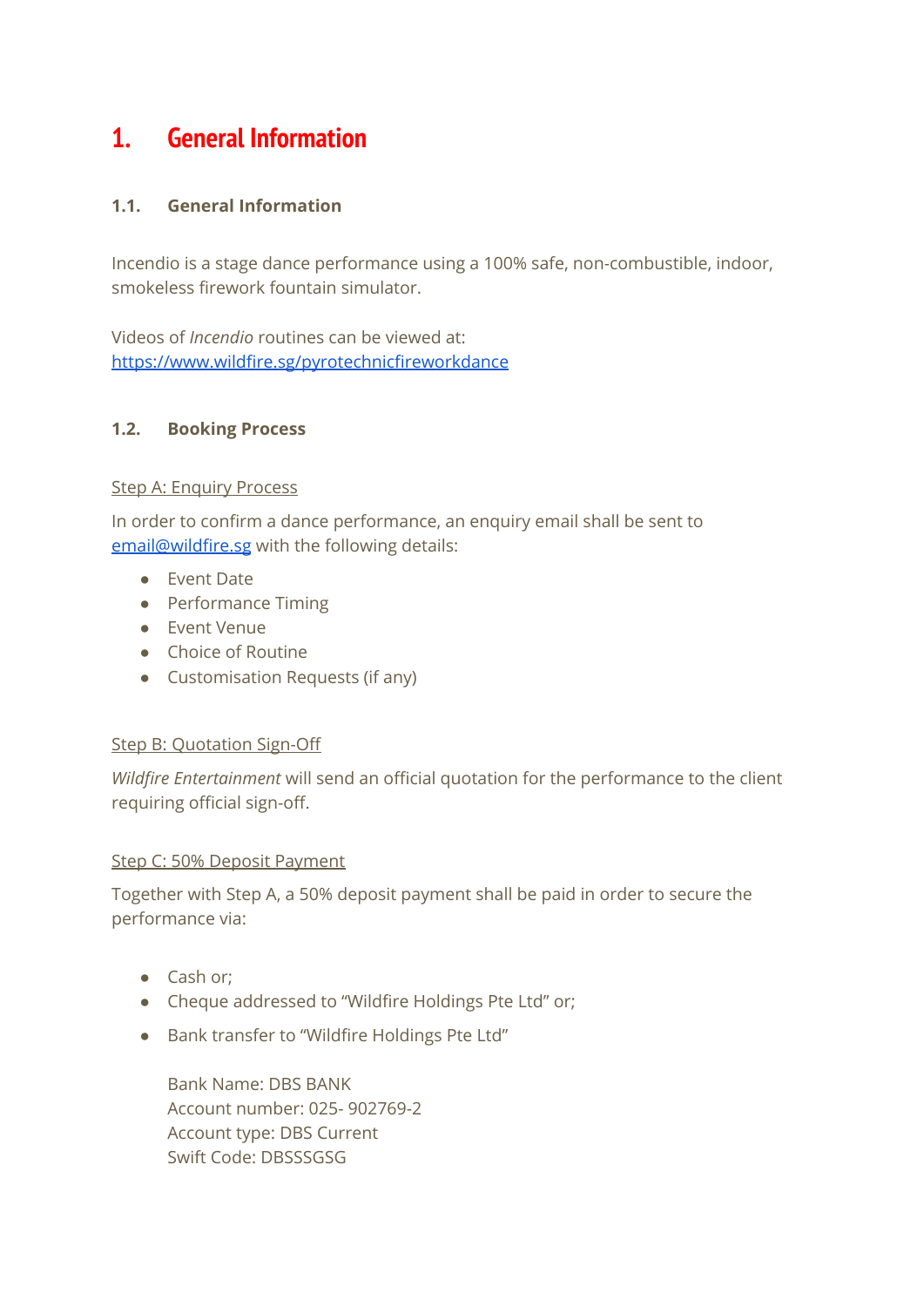Branch Address: 12 Marina Boulevard, DBS Asia Central, Marina Bay Financial Centre, Tower 3, Singapore 018982

#### Step D: 50% Balance Payment

3 days prior to the event date, the final 50% payment shall be paid via the aforementioned methods.

## **2. Duration of Performance**

#### **2.1. Standard Routine Durations**

The duration of Incendio performances ranges from 3 minutes to 4 minutes for a single item.

These durations are the recommended length for stage performances that serve as a feature in the event program. This ensures the maximum amount of lasting impact on audiences.

## **3. Hospitality**

#### **3.1. Dressing Room Requirements**

#### *3.1.1. Air Conditioning*

All dressing rooms shall be equipped with air-conditioning or electric fan systems to ensure proper ventilation and circulation of fresh cool air.

#### *3.1.2. Tables and Chairs*

All dressing rooms shall be equipped with two tables and enough chairs to seat all performers and technicians.

#### *3.1.3. Security*

A Stage Manager from *Wildfire Entertainment* shall have the ability to lock or ensure security of all dressing rooms within which dance costumes, technical equipment and cast personal belongings are stored.

#### **3.2. Drinking Water**

Ample supply of pure drinking water shall be provided for the performers and technicians from the pre-event rehearsal stage until the allotted performance time.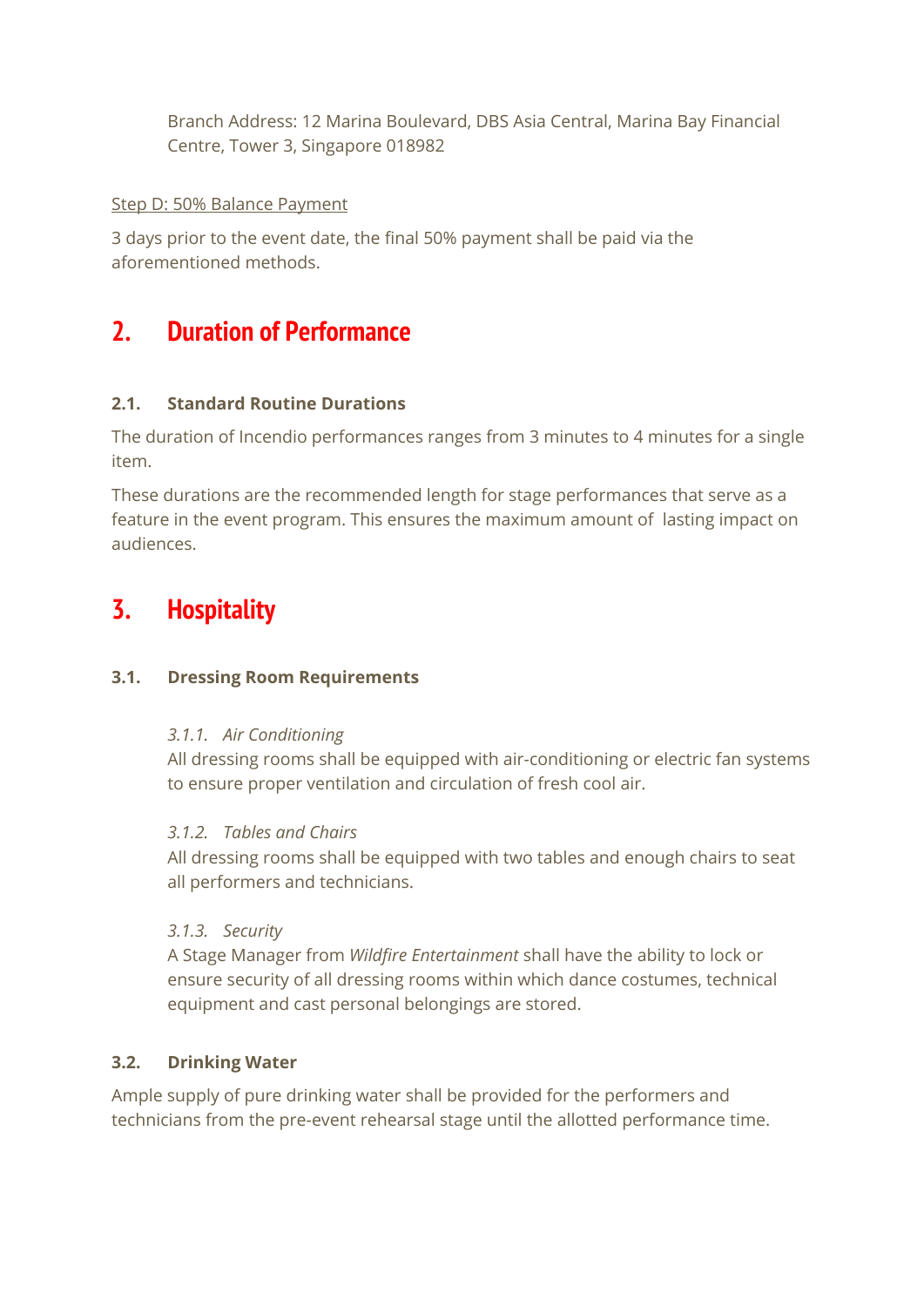#### **3.3. Meals**

A light meal shall be provided for the performers, technicians and coordinators. All food provided requires a "Halal" certification.

#### **3.4. Restrooms**

Restroom facilities shall be within close proximity to the dressing room. Restrooms shall be clean, sanitary and separate from restrooms for audience members if possible.

#### **3.5. Overseas Performances**

Should the performance be held outside of Singapore, all travel, accommodation and other related costs for dance performers and technicians shall be borne by the client. If preferred, *Wildfire Entertainment* can provide arrangements for travel and accommodation and will endeavour to do so with cost-effectiveness and convenience in mind.

## **4. Stage Requirements**

#### **4.1. Stage Set-Up**

The stage or performance area for dance performances must be clear of structures such as podiums, rostrums or technical equipment unrelated to the performance itself. The stage surface on which the performers dance shall be flat, level and clear of any cables required for the venue's technical set up. Stage floor shall be able to withstand weight of all performers, technicians and equipment before and during the performance. Performers and technical crew from *Wildfire Entertainment* shall be allowed to mark the stage surface with tape marks should they be required.

#### **4.2. Stage Dimensions**

The average stage dimensions that are required for dance performances varies depending on the number of performers hired as well as the formation in which the fountain units are set up. The fountain machines and dancer(s) will require a minimum space of 4m diameter circle. In order to ascertain whether your event stage dimensions will be sufficient or to discuss alternative configurations, please consult *Wildfire*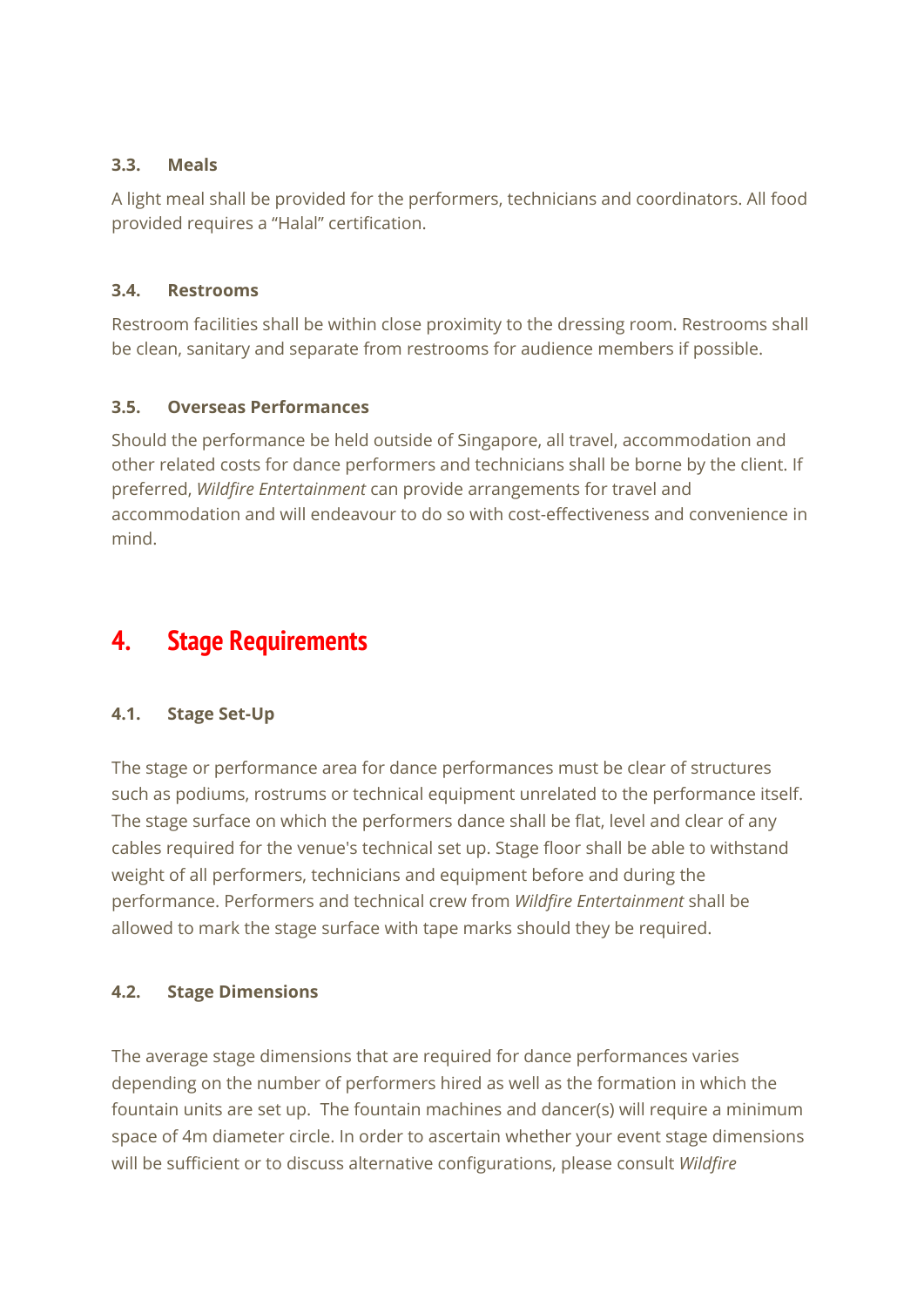*Entertainment* account manager Chelsea Curto to discuss the specific performance requirements (contact details can be found on page 2).

#### **4.3. Fountain Machine System**

#### *4.3.1. Fountain Machine*

No certification required from fire department. Each unit is connected together through 3-pin XLR connectors.

System consists of 6 individual units. One power source required and will be connected to the first or last unit, depending on configuration.

Dimension: 200x215x285mm Weight: 8.5kg Input: 220V AC, 50/60Hz Fountain spray height: 1.5-5m

#### *4.3.2. Host Controller*

The 6 fountain units are connected to the host controller located at the side of the stage via XLR cables. The Incendio technician's laptop is connected closely to the host controller. One power source required.

Input: 110-240V AC, 50/60Hz

#### *4.3.3. Cables*

XLR and power cables (according to the diagram below) will be provided. Additional cables or cables of longer lengths needed for differing set ups will be provided by the venue or *Wildfire Entertainment* may provide them at additional cost.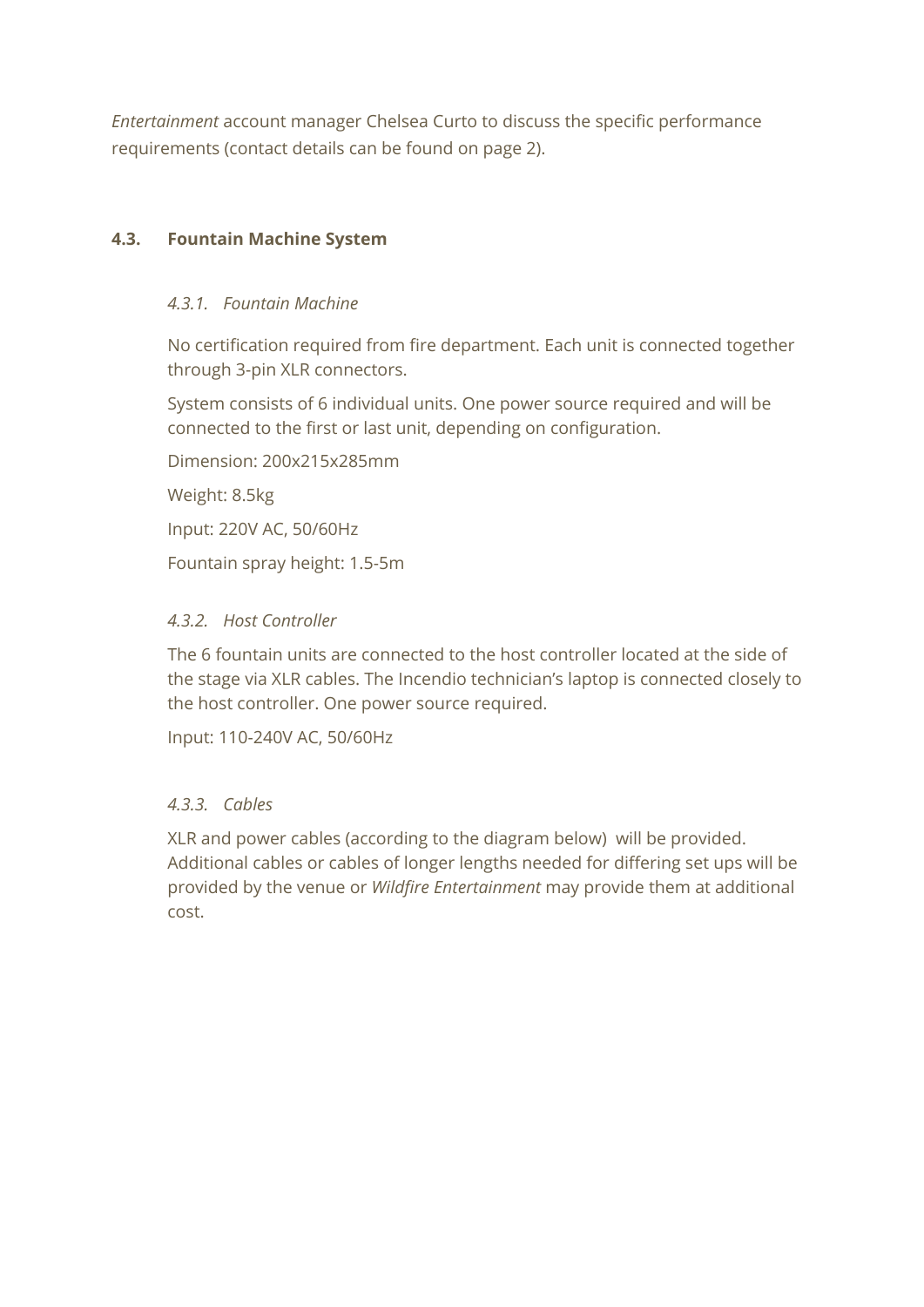

Configurations of fountain machines are limited by length of power and XLR cables. For other configurations, please consult *Wildfire Entertainment* account manager Chelsea Curto (contact details can be found on page 2).

#### **4.4. Audio-visual Technology**

#### *4.4.1. 3.5mm Sound Cable (Mini Jack)*

A 3.5mm sound mini jack cable shall be provided on the side stage area and will be connected to the sound board in the venue. This cable will be used to connect the Incendio technical engineer's laptop to the house system. Only the Incendio technical engineer's laptop can be used for the performance as it runs a unique program that synchronizes the act's track and special effect cues.

#### *4.4.2. Power Source*

A power source for charging purposes shall be provided for the Incendio technical engineer's laptop mentioned in sub-section 4.4.1.

#### *4.4.3. Monitors*

No less than two monitors, synced with the front of house speakers playing the act's track, shall be placed on stage left and stage right for the performers during the performance.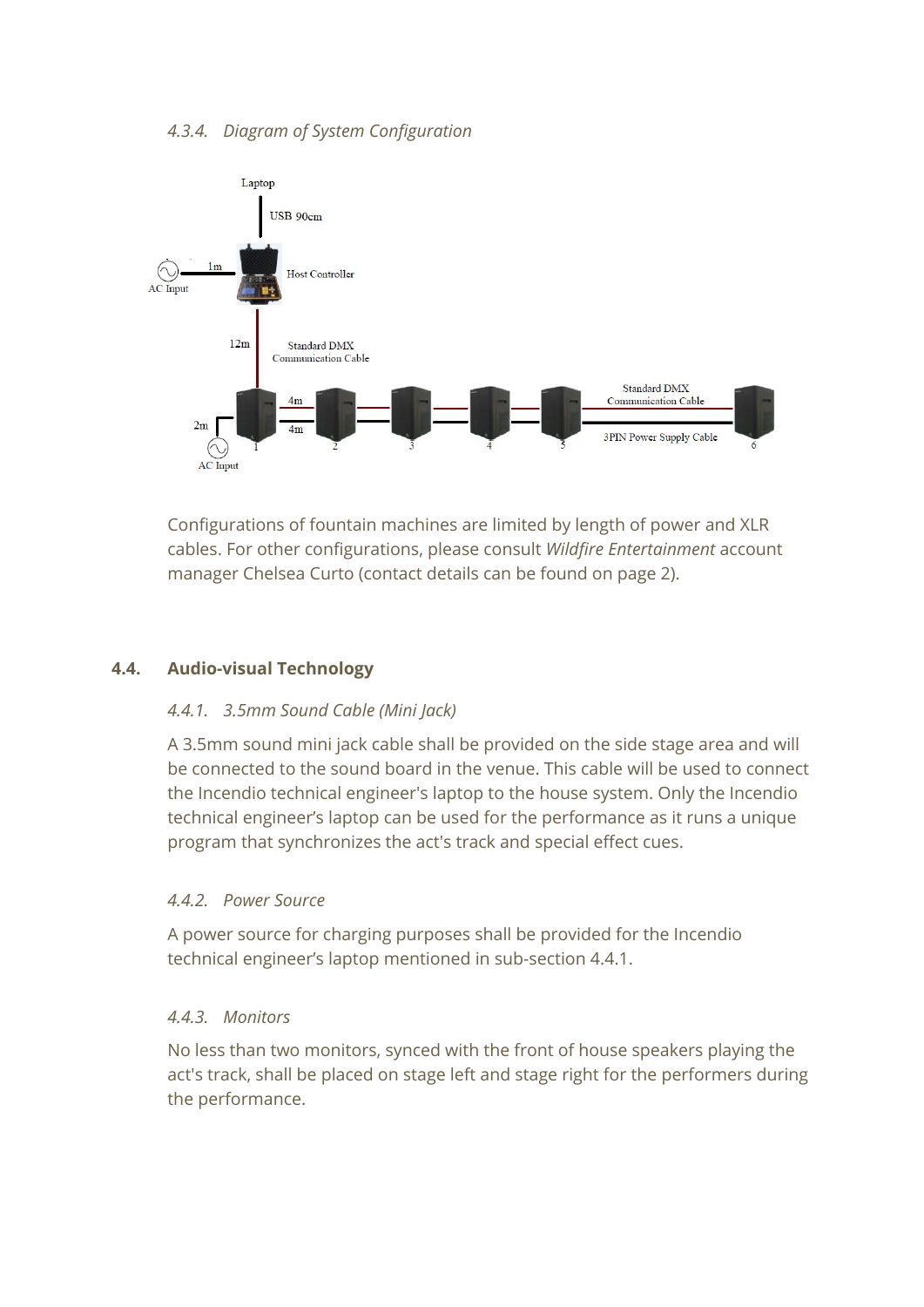#### **4.5. Placement of Technicians During Performance**

All *Wildfire Entertainment* crew shall have a clear line of sight of the stage from their stations placed near the stage during the time of all onstage rehearsals as well as the performance itself.

#### **4.6. Lighting Requirements**

The *Wildfire Entertainment* stage manager for the Incendio performance will discuss the required lighting states with the lighting crew assigned to the event. This includes general stage lighting, follow-spots, backdrop and podium lighting if necessary. Generally, full stage lighting is recommended for illuminating the performers.

## **5. Scheduling**

#### **5.1. Standard Event Day Schedule**

#### *5.1.1. Set-up*

Two hours of set-up time is required before the scheduled technical rehearsal.

This includes a "warm up" of approximately 10 minutes before the fountain machines can be used.

#### *5.1.2. Technical Rehearsal*

A full technical dress rehearsal (at least 1 hour of minimum length) shall be scheduled into the event program prior to the performance. This technical dress rehearsal shall include all lighting, audio and stage specifications as previously stated within this technical rider. All other event technical set-up must be in place and switched on as it will be at the time of the performance. This technical rehearsal will be conducted by the *Wildfire Entertainment* stage manager and the performers. This rehearsal will consist of marking the performers' specific stage positions onstage with tape, and will require constant replaying of the show's audio file.

#### *5.1.3. Standby Notice*

Once the event has commenced, all *Wildfire Entertainment* performers and technicians will wait backstage or in the dressing room. Event organisers, stage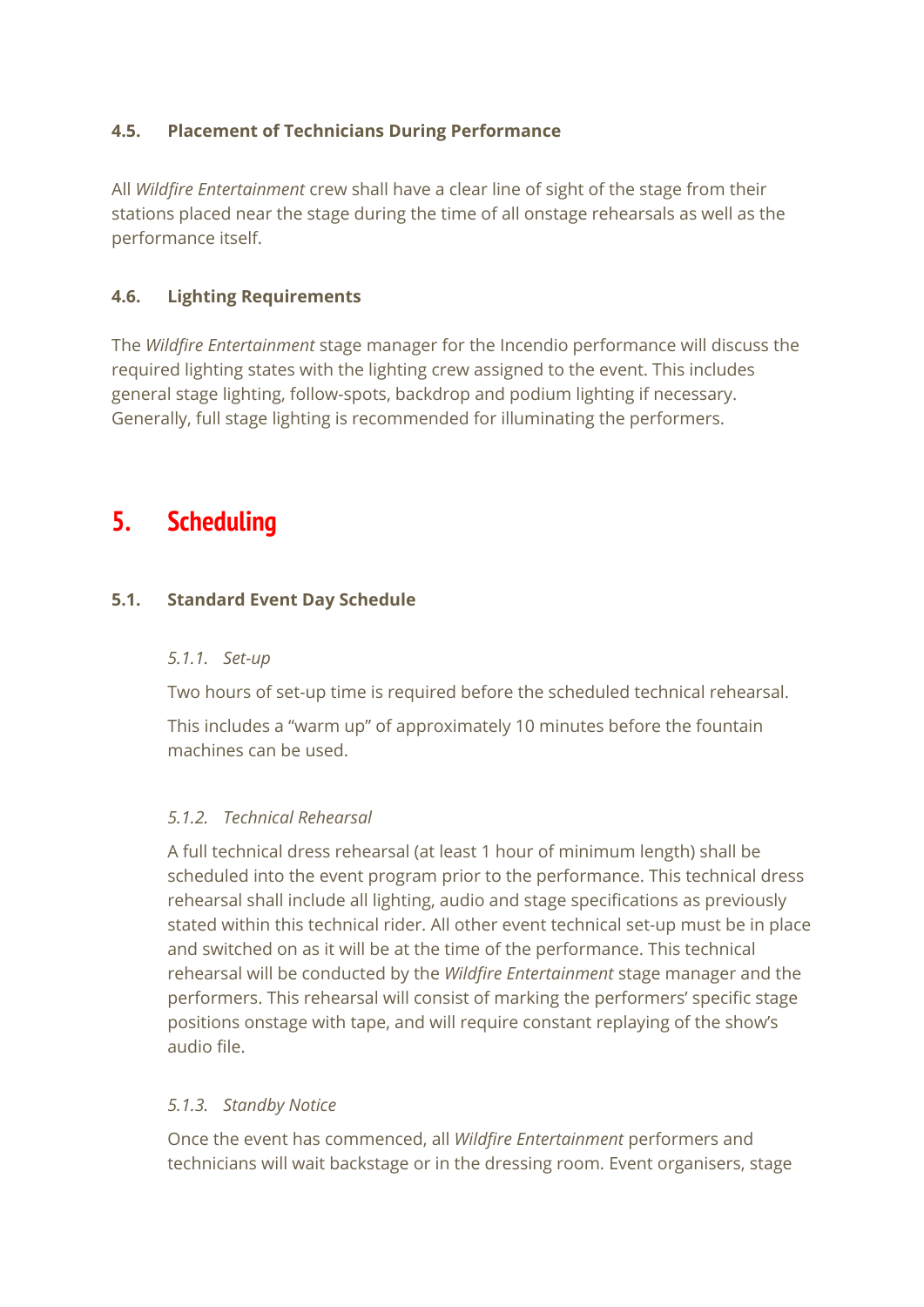crew or the client themselves must ensure that the performers and technicians are given no less than 10 minutes notice prior to the commencement of the performance onstage, giving them enough time to assume their positions.

The fountain machines cannot stay in "standby mode" for more than 10 minutes after warming up as this causes the machines to cool down and lags in the sprays.

#### *5.1.4. Strike*

A cool-down period between 10-40 minutes is required before striking the fountain machines. The longer the effect is in use, the longer the machines take to cool.

#### **5.2. Event Delay**

#### *5.2.1. Penalty Rates*

In the event of a scheduling delay of the performance exceeding 1 hour past the agreed performance time, the client will be subject to a penalty fee of \$50 per performer and crew per hour or part thereof.

#### 5.2.2. Performer Availability

In the event of a scheduling delay of the performance exceeding 1 hour, *Wildfire Entertainment* dance performer numbers may need to be amended due to performer availability at no penalty to *Wildfire Entertainment*. Penalty rates stipulated in 5.2.1. will apply for all remaining performers and crew.

#### **5.3. Additional Rehearsal or Client Viewing**

All rehearsals (excluding the on-site technical rehearsal) by the *Wildfire Entertainment* crew are conducted privately. Should the client require additional viewings either prior to or on the event date, additional charges may apply. These conditions vary according to the client's specifications and shall be discussed with *Wildfire Entertainment* with reasonable notice.

## **6. Video and Photo Footage**

#### **6.1. Video Footage**